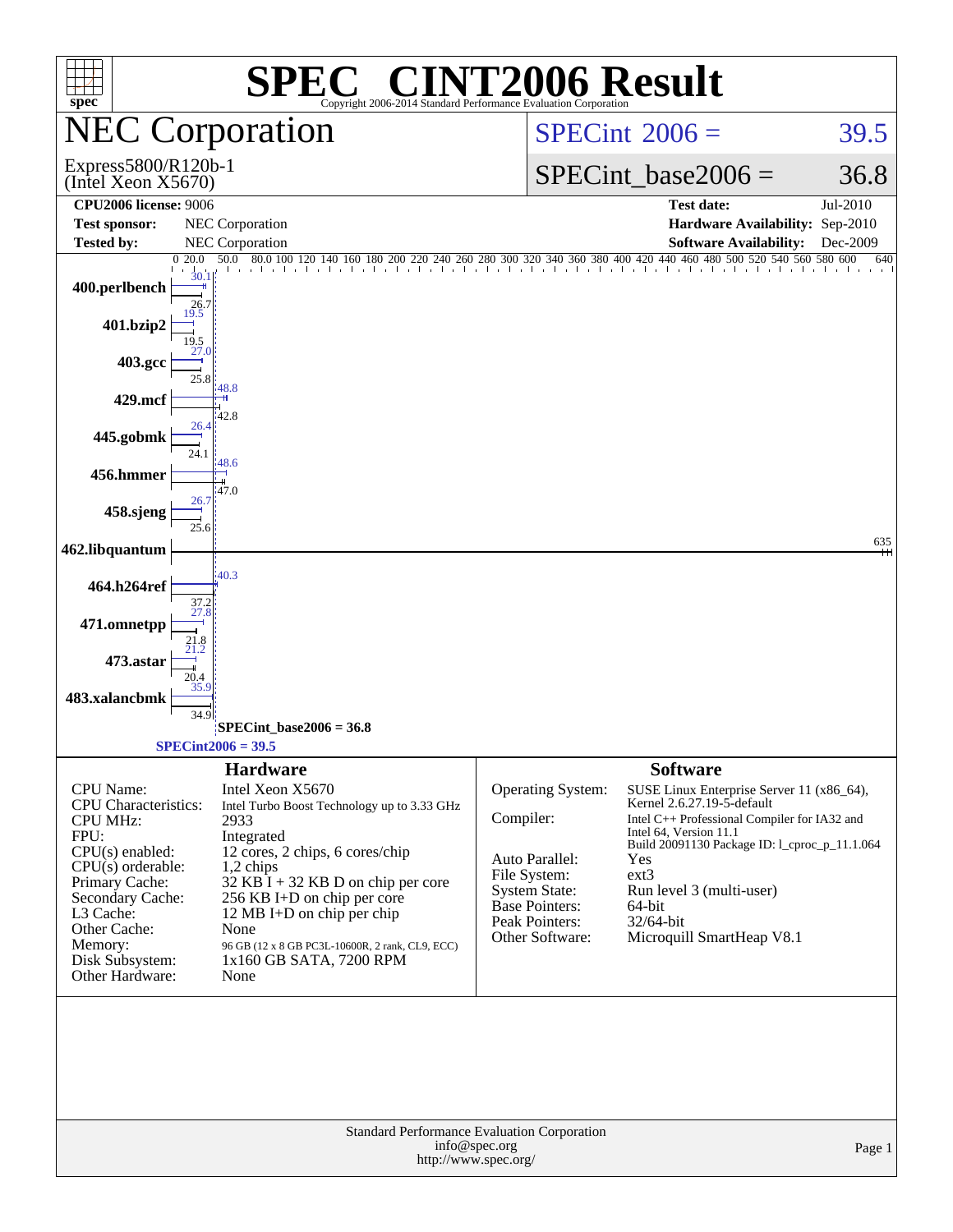

# NEC Corporation

(Intel Xeon X5670) Express5800/R120b-1  $SPECint2006 = 39.5$  $SPECint2006 = 39.5$ 

## SPECint base2006 =  $36.8$

**[CPU2006 license:](http://www.spec.org/auto/cpu2006/Docs/result-fields.html#CPU2006license)** 9006 **[Test date:](http://www.spec.org/auto/cpu2006/Docs/result-fields.html#Testdate)** Jul-2010 **[Test sponsor:](http://www.spec.org/auto/cpu2006/Docs/result-fields.html#Testsponsor)** NEC Corporation **NEC Corporation [Hardware Availability:](http://www.spec.org/auto/cpu2006/Docs/result-fields.html#HardwareAvailability)** Sep-2010 **[Tested by:](http://www.spec.org/auto/cpu2006/Docs/result-fields.html#Testedby)** NEC Corporation **[Software Availability:](http://www.spec.org/auto/cpu2006/Docs/result-fields.html#SoftwareAvailability)** Dec-2009

#### **[Results Table](http://www.spec.org/auto/cpu2006/Docs/result-fields.html#ResultsTable)**

|                    | <b>Base</b>    |       |                |              |                |                           |                           | <b>Peak</b>  |                |              |                |              |  |
|--------------------|----------------|-------|----------------|--------------|----------------|---------------------------|---------------------------|--------------|----------------|--------------|----------------|--------------|--|
| <b>Benchmark</b>   | <b>Seconds</b> | Ratio | <b>Seconds</b> | <b>Ratio</b> | <b>Seconds</b> | <b>Ratio</b>              | <b>Seconds</b>            | <b>Ratio</b> | <b>Seconds</b> | <b>Ratio</b> | <b>Seconds</b> | <b>Ratio</b> |  |
| 400.perlbench      | 367            | 26.6  | 366            | 26.7         | 365            | 26.8                      | 324                       | 30.1         | 346            | 28.2         | 323            | 30.3         |  |
| 401.bzip2          | 494            | 19.5  | 500            | 19.3         | 494            | 19.5                      | 501                       | 19.2         | 495            | 19.5         | 495            | <u>19.5</u>  |  |
| $403.\mathrm{gcc}$ | 312            | 25.8  | 311            | 25.8         | 311            | 25.9                      | 300                       | 26.9         | 297            | 27.1         | 298            | 27.0         |  |
| $429$ .mcf         | 213            | 42.8  | 213            | 42.8         | 213            | 42.8                      | 197                       | 46.3         | 186            | 49.0         | <u>187</u>     | <b>48.8</b>  |  |
| $445$ .gobmk       | 435            | 24.1  | 436            | 24.1         | 436            | 24.1                      | 400                       | 26.2         | 398            | 26.4         | <u>398</u>     | 26.4         |  |
| $456.$ hmmer       | 199            | 47.0  | 210            | 44.5         | 198            | 47.1                      | 192                       | 48.5         | 192            | 48.6         | <u>192</u>     | <b>48.6</b>  |  |
| $458$ .sjeng       | 472            | 25.6  | 473            | 25.6         | 472            | 25.6                      | 454                       | 26.7         | 454            | 26.6         | 453            | 26.7         |  |
| 462.libquantum     | 32.8           | 631   | 32.4           | 639          | 32.6           | 635                       | 32.8                      | 631          | 32.4           | 639          | 32.6           | 635          |  |
| 464.h264ref        | 597            | 37.1  | 595            | 37.2         | 596            | 37.2                      | 549                       | 40.3         | 549            | 40.3         | 551            | 40.2         |  |
| 471.omnetpp        | 284            | 22.0  | 287            | 21.8         | 286            | 21.8                      | 225                       | 27.7         | 225            | 27.8         | 224            | 27.9         |  |
| 473.astar          | 344            | 20.4  | 344            | 20.4         | 362            | 19.4                      | 332                       | 21.2         | 331            | <u>21.2</u>  | 331            | 21.2         |  |
| 483.xalancbmk      | 198            | 34.9  | 198            | 34.9         | 199            | 34.7                      | 191                       | 36.0         | 192            | 35.9         | <u>192</u>     | <u>35.9</u>  |  |
| $\mathbf{r}$       |                |       |                | 1.1.1.1      |                | $\mathbf{r}$ $\mathbf{r}$ | $\blacksquare$<br>$1 - 1$ | .            |                |              |                |              |  |

Results appear in the [order in which they were run.](http://www.spec.org/auto/cpu2006/Docs/result-fields.html#RunOrder) Bold underlined text [indicates a median measurement.](http://www.spec.org/auto/cpu2006/Docs/result-fields.html#Median)

#### **[Operating System Notes](http://www.spec.org/auto/cpu2006/Docs/result-fields.html#OperatingSystemNotes)**

'ulimit -s unlimited' was used to set the stacksize to unlimited prior to run

#### **[Platform Notes](http://www.spec.org/auto/cpu2006/Docs/result-fields.html#PlatformNotes)**

 BIOS setting: Performance/Watt: Traditional Hyper-Threading Technology: Disabled Memory Voltage: Normal

#### **[General Notes](http://www.spec.org/auto/cpu2006/Docs/result-fields.html#GeneralNotes)**

 OMP\_NUM\_THREADS set to number of cores KMP\_AFFINITY set to granularity=fine,scatter The Express5800/R120b-1 and the Express5800/R120b-2 models are electronically equivalent. The results have been measured on the Express5800/R120b-1 model.

# **[Base Compiler Invocation](http://www.spec.org/auto/cpu2006/Docs/result-fields.html#BaseCompilerInvocation)**

[C benchmarks](http://www.spec.org/auto/cpu2006/Docs/result-fields.html#Cbenchmarks): [icc -m64](http://www.spec.org/cpu2006/results/res2010q3/cpu2006-20100813-12909.flags.html#user_CCbase_intel_icc_64bit_f346026e86af2a669e726fe758c88044)

[C++ benchmarks:](http://www.spec.org/auto/cpu2006/Docs/result-fields.html#CXXbenchmarks) [icpc -m64](http://www.spec.org/cpu2006/results/res2010q3/cpu2006-20100813-12909.flags.html#user_CXXbase_intel_icpc_64bit_fc66a5337ce925472a5c54ad6a0de310)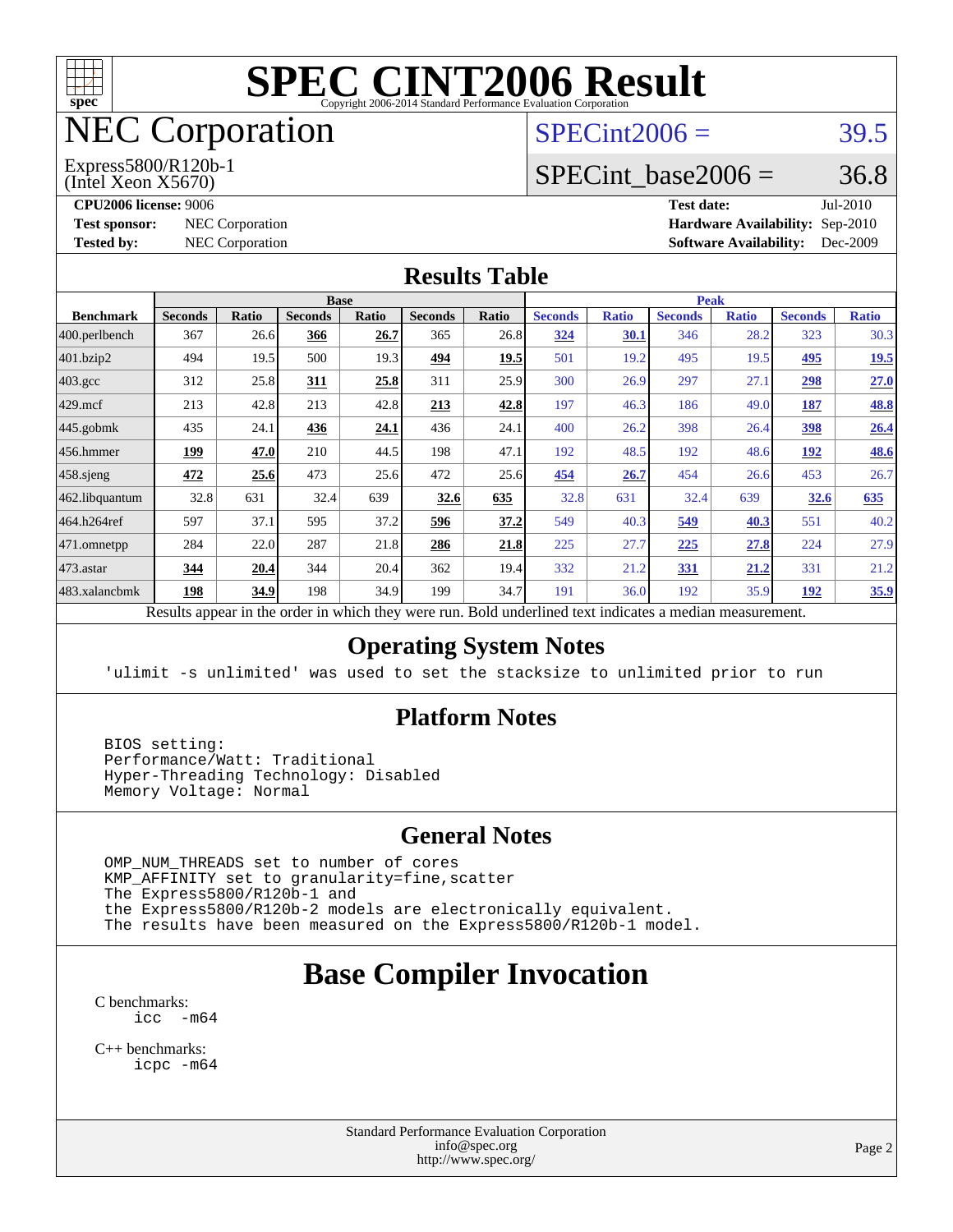

**EC Corporation** 

(Intel Xeon X5670) Express5800/R120b-1  $SPECint2006 = 39.5$  $SPECint2006 = 39.5$ 

SPECint base2006 =  $36.8$ 

**[Hardware Availability:](http://www.spec.org/auto/cpu2006/Docs/result-fields.html#HardwareAvailability)** Sep-2010 **[Software Availability:](http://www.spec.org/auto/cpu2006/Docs/result-fields.html#SoftwareAvailability)** Dec-2009

**[CPU2006 license:](http://www.spec.org/auto/cpu2006/Docs/result-fields.html#CPU2006license)** 9006 **[Test date:](http://www.spec.org/auto/cpu2006/Docs/result-fields.html#Testdate)** Jul-2010

| <b>Test sponsor:</b> | <b>NEC</b> Corporation |
|----------------------|------------------------|
| Tested by:           | NEC Corporation        |

### **[Base Portability Flags](http://www.spec.org/auto/cpu2006/Docs/result-fields.html#BasePortabilityFlags)**

 400.perlbench: [-DSPEC\\_CPU\\_LP64](http://www.spec.org/cpu2006/results/res2010q3/cpu2006-20100813-12909.flags.html#b400.perlbench_basePORTABILITY_DSPEC_CPU_LP64) [-DSPEC\\_CPU\\_LINUX\\_X64](http://www.spec.org/cpu2006/results/res2010q3/cpu2006-20100813-12909.flags.html#b400.perlbench_baseCPORTABILITY_DSPEC_CPU_LINUX_X64) 401.bzip2: [-DSPEC\\_CPU\\_LP64](http://www.spec.org/cpu2006/results/res2010q3/cpu2006-20100813-12909.flags.html#suite_basePORTABILITY401_bzip2_DSPEC_CPU_LP64) 403.gcc: [-DSPEC\\_CPU\\_LP64](http://www.spec.org/cpu2006/results/res2010q3/cpu2006-20100813-12909.flags.html#suite_basePORTABILITY403_gcc_DSPEC_CPU_LP64) 429.mcf: [-DSPEC\\_CPU\\_LP64](http://www.spec.org/cpu2006/results/res2010q3/cpu2006-20100813-12909.flags.html#suite_basePORTABILITY429_mcf_DSPEC_CPU_LP64) 445.gobmk: [-DSPEC\\_CPU\\_LP64](http://www.spec.org/cpu2006/results/res2010q3/cpu2006-20100813-12909.flags.html#suite_basePORTABILITY445_gobmk_DSPEC_CPU_LP64) 456.hmmer: [-DSPEC\\_CPU\\_LP64](http://www.spec.org/cpu2006/results/res2010q3/cpu2006-20100813-12909.flags.html#suite_basePORTABILITY456_hmmer_DSPEC_CPU_LP64) 458.sjeng: [-DSPEC\\_CPU\\_LP64](http://www.spec.org/cpu2006/results/res2010q3/cpu2006-20100813-12909.flags.html#suite_basePORTABILITY458_sjeng_DSPEC_CPU_LP64) 462.libquantum: [-DSPEC\\_CPU\\_LP64](http://www.spec.org/cpu2006/results/res2010q3/cpu2006-20100813-12909.flags.html#suite_basePORTABILITY462_libquantum_DSPEC_CPU_LP64) [-DSPEC\\_CPU\\_LINUX](http://www.spec.org/cpu2006/results/res2010q3/cpu2006-20100813-12909.flags.html#b462.libquantum_baseCPORTABILITY_DSPEC_CPU_LINUX) 464.h264ref: [-DSPEC\\_CPU\\_LP64](http://www.spec.org/cpu2006/results/res2010q3/cpu2006-20100813-12909.flags.html#suite_basePORTABILITY464_h264ref_DSPEC_CPU_LP64) 471.omnetpp: [-DSPEC\\_CPU\\_LP64](http://www.spec.org/cpu2006/results/res2010q3/cpu2006-20100813-12909.flags.html#suite_basePORTABILITY471_omnetpp_DSPEC_CPU_LP64) 473.astar: [-DSPEC\\_CPU\\_LP64](http://www.spec.org/cpu2006/results/res2010q3/cpu2006-20100813-12909.flags.html#suite_basePORTABILITY473_astar_DSPEC_CPU_LP64) 483.xalancbmk: [-DSPEC\\_CPU\\_LP64](http://www.spec.org/cpu2006/results/res2010q3/cpu2006-20100813-12909.flags.html#suite_basePORTABILITY483_xalancbmk_DSPEC_CPU_LP64) [-DSPEC\\_CPU\\_LINUX](http://www.spec.org/cpu2006/results/res2010q3/cpu2006-20100813-12909.flags.html#b483.xalancbmk_baseCXXPORTABILITY_DSPEC_CPU_LINUX)

### **[Base Optimization Flags](http://www.spec.org/auto/cpu2006/Docs/result-fields.html#BaseOptimizationFlags)**

[C benchmarks](http://www.spec.org/auto/cpu2006/Docs/result-fields.html#Cbenchmarks):

[-xSSE4.2](http://www.spec.org/cpu2006/results/res2010q3/cpu2006-20100813-12909.flags.html#user_CCbase_f-xSSE42_f91528193cf0b216347adb8b939d4107) [-ipo](http://www.spec.org/cpu2006/results/res2010q3/cpu2006-20100813-12909.flags.html#user_CCbase_f-ipo) [-O3](http://www.spec.org/cpu2006/results/res2010q3/cpu2006-20100813-12909.flags.html#user_CCbase_f-O3) [-no-prec-div](http://www.spec.org/cpu2006/results/res2010q3/cpu2006-20100813-12909.flags.html#user_CCbase_f-no-prec-div) [-static](http://www.spec.org/cpu2006/results/res2010q3/cpu2006-20100813-12909.flags.html#user_CCbase_f-static) [-parallel](http://www.spec.org/cpu2006/results/res2010q3/cpu2006-20100813-12909.flags.html#user_CCbase_f-parallel) [-opt-prefetch](http://www.spec.org/cpu2006/results/res2010q3/cpu2006-20100813-12909.flags.html#user_CCbase_f-opt-prefetch)

[C++ benchmarks:](http://www.spec.org/auto/cpu2006/Docs/result-fields.html#CXXbenchmarks)

[-xSSE4.2](http://www.spec.org/cpu2006/results/res2010q3/cpu2006-20100813-12909.flags.html#user_CXXbase_f-xSSE42_f91528193cf0b216347adb8b939d4107) [-ipo](http://www.spec.org/cpu2006/results/res2010q3/cpu2006-20100813-12909.flags.html#user_CXXbase_f-ipo) [-O3](http://www.spec.org/cpu2006/results/res2010q3/cpu2006-20100813-12909.flags.html#user_CXXbase_f-O3) [-no-prec-div](http://www.spec.org/cpu2006/results/res2010q3/cpu2006-20100813-12909.flags.html#user_CXXbase_f-no-prec-div) [-opt-prefetch](http://www.spec.org/cpu2006/results/res2010q3/cpu2006-20100813-12909.flags.html#user_CXXbase_f-opt-prefetch) [-Wl,-z,muldefs](http://www.spec.org/cpu2006/results/res2010q3/cpu2006-20100813-12909.flags.html#user_CXXbase_link_force_multiple1_74079c344b956b9658436fd1b6dd3a8a) [-L/opt/SmartHeap\\_8.1/lib64 -lsmartheap64](http://www.spec.org/cpu2006/results/res2010q3/cpu2006-20100813-12909.flags.html#user_CXXbase_SmartHeap64_7ff9c3d8ca51c2767359d6aa2f519d77)

#### **[Base Other Flags](http://www.spec.org/auto/cpu2006/Docs/result-fields.html#BaseOtherFlags)**

[C benchmarks](http://www.spec.org/auto/cpu2006/Docs/result-fields.html#Cbenchmarks):

403.gcc: [-Dalloca=\\_alloca](http://www.spec.org/cpu2006/results/res2010q3/cpu2006-20100813-12909.flags.html#b403.gcc_baseEXTRA_CFLAGS_Dalloca_be3056838c12de2578596ca5467af7f3)

### **[Peak Compiler Invocation](http://www.spec.org/auto/cpu2006/Docs/result-fields.html#PeakCompilerInvocation)**

[C benchmarks \(except as noted below\)](http://www.spec.org/auto/cpu2006/Docs/result-fields.html#Cbenchmarksexceptasnotedbelow):

icc  $-m64$ 

400.perlbench: [icc -m32](http://www.spec.org/cpu2006/results/res2010q3/cpu2006-20100813-12909.flags.html#user_peakCCLD400_perlbench_intel_icc_32bit_a6a621f8d50482236b970c6ac5f55f93)

429.mcf: [icc -m32](http://www.spec.org/cpu2006/results/res2010q3/cpu2006-20100813-12909.flags.html#user_peakCCLD429_mcf_intel_icc_32bit_a6a621f8d50482236b970c6ac5f55f93)

445.gobmk: [icc -m32](http://www.spec.org/cpu2006/results/res2010q3/cpu2006-20100813-12909.flags.html#user_peakCCLD445_gobmk_intel_icc_32bit_a6a621f8d50482236b970c6ac5f55f93)

464.h264ref: [icc -m32](http://www.spec.org/cpu2006/results/res2010q3/cpu2006-20100813-12909.flags.html#user_peakCCLD464_h264ref_intel_icc_32bit_a6a621f8d50482236b970c6ac5f55f93)

[C++ benchmarks \(except as noted below\):](http://www.spec.org/auto/cpu2006/Docs/result-fields.html#CXXbenchmarksexceptasnotedbelow) [icpc -m32](http://www.spec.org/cpu2006/results/res2010q3/cpu2006-20100813-12909.flags.html#user_CXXpeak_intel_icpc_32bit_4e5a5ef1a53fd332b3c49e69c3330699)

Continued on next page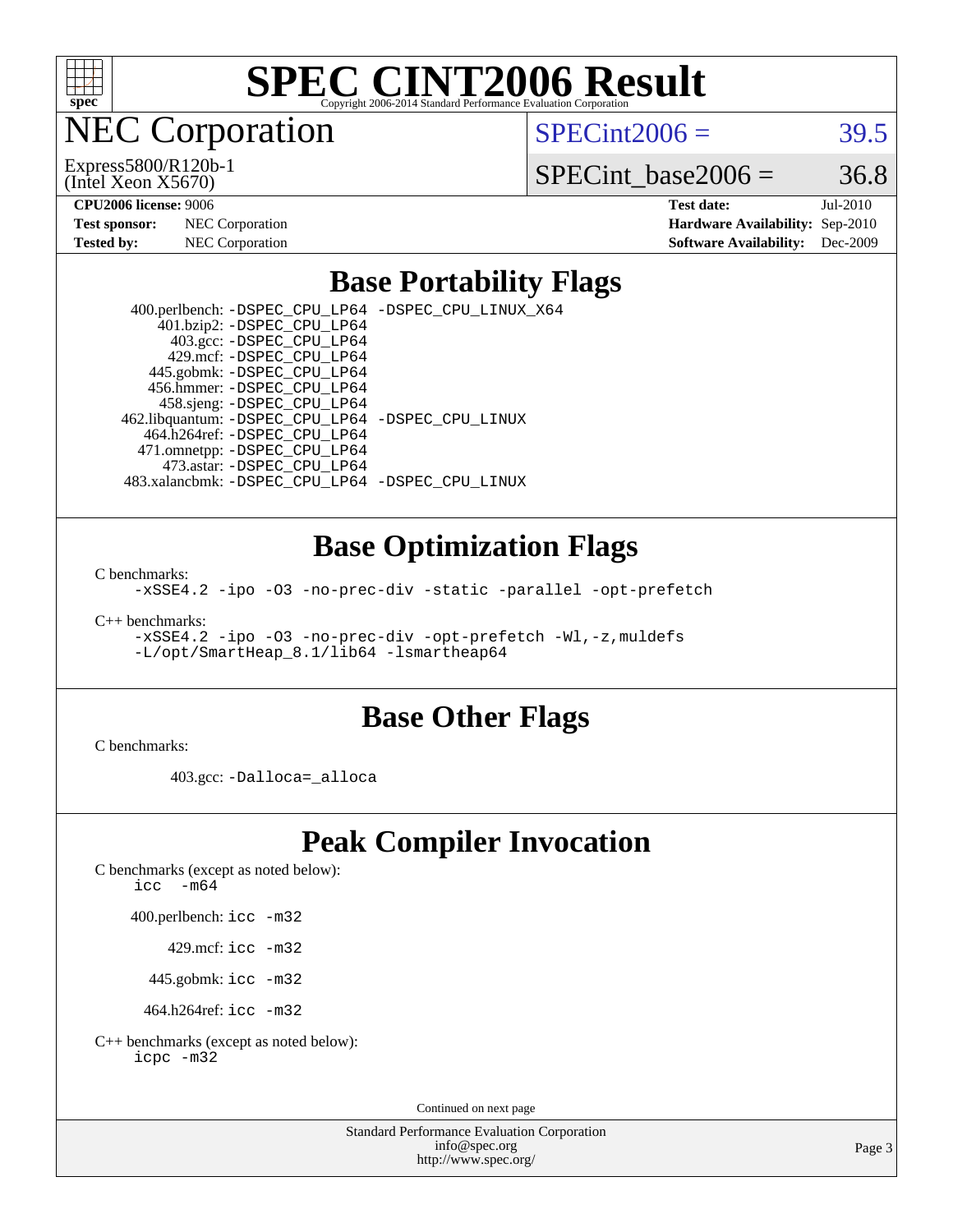

**EC Corporation** 

 $SPECint2006 = 39.5$  $SPECint2006 = 39.5$ 

(Intel Xeon X5670) Express5800/R120b-1 SPECint base2006 =  $36.8$ 

**[CPU2006 license:](http://www.spec.org/auto/cpu2006/Docs/result-fields.html#CPU2006license)** 9006 **[Test date:](http://www.spec.org/auto/cpu2006/Docs/result-fields.html#Testdate)** Jul-2010 **[Test sponsor:](http://www.spec.org/auto/cpu2006/Docs/result-fields.html#Testsponsor)** NEC Corporation **NEC Corporation [Hardware Availability:](http://www.spec.org/auto/cpu2006/Docs/result-fields.html#HardwareAvailability)** Sep-2010 **[Tested by:](http://www.spec.org/auto/cpu2006/Docs/result-fields.html#Testedby)** NEC Corporation **[Software Availability:](http://www.spec.org/auto/cpu2006/Docs/result-fields.html#SoftwareAvailability)** Dec-2009

# **[Peak Compiler Invocation \(Continued\)](http://www.spec.org/auto/cpu2006/Docs/result-fields.html#PeakCompilerInvocation)**

473.astar: [icpc -m64](http://www.spec.org/cpu2006/results/res2010q3/cpu2006-20100813-12909.flags.html#user_peakCXXLD473_astar_intel_icpc_64bit_fc66a5337ce925472a5c54ad6a0de310)

### **[Peak Portability Flags](http://www.spec.org/auto/cpu2006/Docs/result-fields.html#PeakPortabilityFlags)**

 400.perlbench: [-DSPEC\\_CPU\\_LINUX\\_IA32](http://www.spec.org/cpu2006/results/res2010q3/cpu2006-20100813-12909.flags.html#b400.perlbench_peakCPORTABILITY_DSPEC_CPU_LINUX_IA32) 401.bzip2: [-DSPEC\\_CPU\\_LP64](http://www.spec.org/cpu2006/results/res2010q3/cpu2006-20100813-12909.flags.html#suite_peakPORTABILITY401_bzip2_DSPEC_CPU_LP64)

 403.gcc: [-DSPEC\\_CPU\\_LP64](http://www.spec.org/cpu2006/results/res2010q3/cpu2006-20100813-12909.flags.html#suite_peakPORTABILITY403_gcc_DSPEC_CPU_LP64) 456.hmmer: [-DSPEC\\_CPU\\_LP64](http://www.spec.org/cpu2006/results/res2010q3/cpu2006-20100813-12909.flags.html#suite_peakPORTABILITY456_hmmer_DSPEC_CPU_LP64) 458.sjeng: [-DSPEC\\_CPU\\_LP64](http://www.spec.org/cpu2006/results/res2010q3/cpu2006-20100813-12909.flags.html#suite_peakPORTABILITY458_sjeng_DSPEC_CPU_LP64) 462.libquantum: [-DSPEC\\_CPU\\_LP64](http://www.spec.org/cpu2006/results/res2010q3/cpu2006-20100813-12909.flags.html#suite_peakPORTABILITY462_libquantum_DSPEC_CPU_LP64) [-DSPEC\\_CPU\\_LINUX](http://www.spec.org/cpu2006/results/res2010q3/cpu2006-20100813-12909.flags.html#b462.libquantum_peakCPORTABILITY_DSPEC_CPU_LINUX) 473.astar: [-DSPEC\\_CPU\\_LP64](http://www.spec.org/cpu2006/results/res2010q3/cpu2006-20100813-12909.flags.html#suite_peakPORTABILITY473_astar_DSPEC_CPU_LP64) 483.xalancbmk: [-DSPEC\\_CPU\\_LINUX](http://www.spec.org/cpu2006/results/res2010q3/cpu2006-20100813-12909.flags.html#b483.xalancbmk_peakCXXPORTABILITY_DSPEC_CPU_LINUX)

# **[Peak Optimization Flags](http://www.spec.org/auto/cpu2006/Docs/result-fields.html#PeakOptimizationFlags)**

[C benchmarks](http://www.spec.org/auto/cpu2006/Docs/result-fields.html#Cbenchmarks):

 400.perlbench: [-xSSE4.2](http://www.spec.org/cpu2006/results/res2010q3/cpu2006-20100813-12909.flags.html#user_peakPASS2_CFLAGSPASS2_LDCFLAGS400_perlbench_f-xSSE42_f91528193cf0b216347adb8b939d4107)(pass 2) [-prof-gen](http://www.spec.org/cpu2006/results/res2010q3/cpu2006-20100813-12909.flags.html#user_peakPASS1_CFLAGSPASS1_LDCFLAGS400_perlbench_prof_gen_e43856698f6ca7b7e442dfd80e94a8fc)(pass 1) [-ipo](http://www.spec.org/cpu2006/results/res2010q3/cpu2006-20100813-12909.flags.html#user_peakPASS2_CFLAGSPASS2_LDCFLAGS400_perlbench_f-ipo)(pass 2) [-O3](http://www.spec.org/cpu2006/results/res2010q3/cpu2006-20100813-12909.flags.html#user_peakPASS2_CFLAGSPASS2_LDCFLAGS400_perlbench_f-O3)(pass 2) [-no-prec-div](http://www.spec.org/cpu2006/results/res2010q3/cpu2006-20100813-12909.flags.html#user_peakPASS2_CFLAGSPASS2_LDCFLAGS400_perlbench_f-no-prec-div)(pass 2) [-static](http://www.spec.org/cpu2006/results/res2010q3/cpu2006-20100813-12909.flags.html#user_peakPASS2_CFLAGSPASS2_LDCFLAGS400_perlbench_f-static)(pass 2) [-prof-use](http://www.spec.org/cpu2006/results/res2010q3/cpu2006-20100813-12909.flags.html#user_peakPASS2_CFLAGSPASS2_LDCFLAGS400_perlbench_prof_use_bccf7792157ff70d64e32fe3e1250b55)(pass 2) [-ansi-alias](http://www.spec.org/cpu2006/results/res2010q3/cpu2006-20100813-12909.flags.html#user_peakCOPTIMIZE400_perlbench_f-ansi-alias) [-opt-prefetch](http://www.spec.org/cpu2006/results/res2010q3/cpu2006-20100813-12909.flags.html#user_peakCOPTIMIZE400_perlbench_f-opt-prefetch) 401.bzip2: [-xSSE4.2](http://www.spec.org/cpu2006/results/res2010q3/cpu2006-20100813-12909.flags.html#user_peakPASS2_CFLAGSPASS2_LDCFLAGS401_bzip2_f-xSSE42_f91528193cf0b216347adb8b939d4107)(pass 2) [-prof-gen](http://www.spec.org/cpu2006/results/res2010q3/cpu2006-20100813-12909.flags.html#user_peakPASS1_CFLAGSPASS1_LDCFLAGS401_bzip2_prof_gen_e43856698f6ca7b7e442dfd80e94a8fc)(pass 1) [-ipo](http://www.spec.org/cpu2006/results/res2010q3/cpu2006-20100813-12909.flags.html#user_peakPASS2_CFLAGSPASS2_LDCFLAGS401_bzip2_f-ipo)(pass 2) [-O3](http://www.spec.org/cpu2006/results/res2010q3/cpu2006-20100813-12909.flags.html#user_peakPASS2_CFLAGSPASS2_LDCFLAGS401_bzip2_f-O3)(pass 2) [-no-prec-div](http://www.spec.org/cpu2006/results/res2010q3/cpu2006-20100813-12909.flags.html#user_peakCOPTIMIZEPASS2_CFLAGSPASS2_LDCFLAGS401_bzip2_f-no-prec-div) [-static](http://www.spec.org/cpu2006/results/res2010q3/cpu2006-20100813-12909.flags.html#user_peakPASS2_CFLAGSPASS2_LDCFLAGS401_bzip2_f-static)(pass 2) [-prof-use](http://www.spec.org/cpu2006/results/res2010q3/cpu2006-20100813-12909.flags.html#user_peakPASS2_CFLAGSPASS2_LDCFLAGS401_bzip2_prof_use_bccf7792157ff70d64e32fe3e1250b55)(pass 2) [-auto-ilp32](http://www.spec.org/cpu2006/results/res2010q3/cpu2006-20100813-12909.flags.html#user_peakCOPTIMIZE401_bzip2_f-auto-ilp32) [-opt-prefetch](http://www.spec.org/cpu2006/results/res2010q3/cpu2006-20100813-12909.flags.html#user_peakCOPTIMIZE401_bzip2_f-opt-prefetch) [-ansi-alias](http://www.spec.org/cpu2006/results/res2010q3/cpu2006-20100813-12909.flags.html#user_peakCOPTIMIZE401_bzip2_f-ansi-alias) 403.gcc: [-xSSE4.2](http://www.spec.org/cpu2006/results/res2010q3/cpu2006-20100813-12909.flags.html#user_peakCOPTIMIZE403_gcc_f-xSSE42_f91528193cf0b216347adb8b939d4107) [-ipo](http://www.spec.org/cpu2006/results/res2010q3/cpu2006-20100813-12909.flags.html#user_peakCOPTIMIZE403_gcc_f-ipo) [-O3](http://www.spec.org/cpu2006/results/res2010q3/cpu2006-20100813-12909.flags.html#user_peakCOPTIMIZE403_gcc_f-O3) [-no-prec-div](http://www.spec.org/cpu2006/results/res2010q3/cpu2006-20100813-12909.flags.html#user_peakCOPTIMIZE403_gcc_f-no-prec-div) [-static](http://www.spec.org/cpu2006/results/res2010q3/cpu2006-20100813-12909.flags.html#user_peakCOPTIMIZE403_gcc_f-static) [-inline-calloc](http://www.spec.org/cpu2006/results/res2010q3/cpu2006-20100813-12909.flags.html#user_peakCOPTIMIZE403_gcc_f-inline-calloc) [-opt-malloc-options=3](http://www.spec.org/cpu2006/results/res2010q3/cpu2006-20100813-12909.flags.html#user_peakCOPTIMIZE403_gcc_f-opt-malloc-options_13ab9b803cf986b4ee62f0a5998c2238) [-auto-ilp32](http://www.spec.org/cpu2006/results/res2010q3/cpu2006-20100813-12909.flags.html#user_peakCOPTIMIZE403_gcc_f-auto-ilp32) 429.mcf: [-xSSE4.2](http://www.spec.org/cpu2006/results/res2010q3/cpu2006-20100813-12909.flags.html#user_peakCOPTIMIZE429_mcf_f-xSSE42_f91528193cf0b216347adb8b939d4107) [-ipo](http://www.spec.org/cpu2006/results/res2010q3/cpu2006-20100813-12909.flags.html#user_peakCOPTIMIZE429_mcf_f-ipo) [-O3](http://www.spec.org/cpu2006/results/res2010q3/cpu2006-20100813-12909.flags.html#user_peakCOPTIMIZE429_mcf_f-O3) [-no-prec-div](http://www.spec.org/cpu2006/results/res2010q3/cpu2006-20100813-12909.flags.html#user_peakCOPTIMIZE429_mcf_f-no-prec-div) [-static](http://www.spec.org/cpu2006/results/res2010q3/cpu2006-20100813-12909.flags.html#user_peakCOPTIMIZE429_mcf_f-static) [-opt-prefetch](http://www.spec.org/cpu2006/results/res2010q3/cpu2006-20100813-12909.flags.html#user_peakCOPTIMIZE429_mcf_f-opt-prefetch) 445.gobmk: [-xSSE4.2](http://www.spec.org/cpu2006/results/res2010q3/cpu2006-20100813-12909.flags.html#user_peakPASS2_CFLAGSPASS2_LDCFLAGS445_gobmk_f-xSSE42_f91528193cf0b216347adb8b939d4107)(pass 2) [-prof-gen](http://www.spec.org/cpu2006/results/res2010q3/cpu2006-20100813-12909.flags.html#user_peakPASS1_CFLAGSPASS1_LDCFLAGS445_gobmk_prof_gen_e43856698f6ca7b7e442dfd80e94a8fc)(pass 1) [-prof-use](http://www.spec.org/cpu2006/results/res2010q3/cpu2006-20100813-12909.flags.html#user_peakPASS2_CFLAGSPASS2_LDCFLAGS445_gobmk_prof_use_bccf7792157ff70d64e32fe3e1250b55)(pass 2) [-O2](http://www.spec.org/cpu2006/results/res2010q3/cpu2006-20100813-12909.flags.html#user_peakCOPTIMIZE445_gobmk_f-O2) [-ipo](http://www.spec.org/cpu2006/results/res2010q3/cpu2006-20100813-12909.flags.html#user_peakCOPTIMIZE445_gobmk_f-ipo) [-no-prec-div](http://www.spec.org/cpu2006/results/res2010q3/cpu2006-20100813-12909.flags.html#user_peakCOPTIMIZE445_gobmk_f-no-prec-div) [-ansi-alias](http://www.spec.org/cpu2006/results/res2010q3/cpu2006-20100813-12909.flags.html#user_peakCOPTIMIZE445_gobmk_f-ansi-alias) 456.hmmer: [-xSSE4.2](http://www.spec.org/cpu2006/results/res2010q3/cpu2006-20100813-12909.flags.html#user_peakCOPTIMIZE456_hmmer_f-xSSE42_f91528193cf0b216347adb8b939d4107) [-ipo](http://www.spec.org/cpu2006/results/res2010q3/cpu2006-20100813-12909.flags.html#user_peakCOPTIMIZE456_hmmer_f-ipo) [-O3](http://www.spec.org/cpu2006/results/res2010q3/cpu2006-20100813-12909.flags.html#user_peakCOPTIMIZE456_hmmer_f-O3) [-no-prec-div](http://www.spec.org/cpu2006/results/res2010q3/cpu2006-20100813-12909.flags.html#user_peakCOPTIMIZE456_hmmer_f-no-prec-div) [-static](http://www.spec.org/cpu2006/results/res2010q3/cpu2006-20100813-12909.flags.html#user_peakCOPTIMIZE456_hmmer_f-static) [-unroll2](http://www.spec.org/cpu2006/results/res2010q3/cpu2006-20100813-12909.flags.html#user_peakCOPTIMIZE456_hmmer_f-unroll_784dae83bebfb236979b41d2422d7ec2) [-ansi-alias](http://www.spec.org/cpu2006/results/res2010q3/cpu2006-20100813-12909.flags.html#user_peakCOPTIMIZE456_hmmer_f-ansi-alias) [-auto-ilp32](http://www.spec.org/cpu2006/results/res2010q3/cpu2006-20100813-12909.flags.html#user_peakCOPTIMIZE456_hmmer_f-auto-ilp32) 458.sjeng: [-xSSE4.2](http://www.spec.org/cpu2006/results/res2010q3/cpu2006-20100813-12909.flags.html#user_peakPASS2_CFLAGSPASS2_LDCFLAGS458_sjeng_f-xSSE42_f91528193cf0b216347adb8b939d4107)(pass 2) [-prof-gen](http://www.spec.org/cpu2006/results/res2010q3/cpu2006-20100813-12909.flags.html#user_peakPASS1_CFLAGSPASS1_LDCFLAGS458_sjeng_prof_gen_e43856698f6ca7b7e442dfd80e94a8fc)(pass 1) [-ipo](http://www.spec.org/cpu2006/results/res2010q3/cpu2006-20100813-12909.flags.html#user_peakPASS2_CFLAGSPASS2_LDCFLAGS458_sjeng_f-ipo)(pass 2) [-O3](http://www.spec.org/cpu2006/results/res2010q3/cpu2006-20100813-12909.flags.html#user_peakPASS2_CFLAGSPASS2_LDCFLAGS458_sjeng_f-O3)(pass 2) [-no-prec-div](http://www.spec.org/cpu2006/results/res2010q3/cpu2006-20100813-12909.flags.html#user_peakPASS2_CFLAGSPASS2_LDCFLAGS458_sjeng_f-no-prec-div)(pass 2) [-static](http://www.spec.org/cpu2006/results/res2010q3/cpu2006-20100813-12909.flags.html#user_peakPASS2_CFLAGSPASS2_LDCFLAGS458_sjeng_f-static)(pass 2) [-prof-use](http://www.spec.org/cpu2006/results/res2010q3/cpu2006-20100813-12909.flags.html#user_peakPASS2_CFLAGSPASS2_LDCFLAGS458_sjeng_prof_use_bccf7792157ff70d64e32fe3e1250b55)(pass 2) [-unroll4](http://www.spec.org/cpu2006/results/res2010q3/cpu2006-20100813-12909.flags.html#user_peakCOPTIMIZE458_sjeng_f-unroll_4e5e4ed65b7fd20bdcd365bec371b81f) 462.libquantum: basepeak = yes 464.h264ref: [-xSSE4.2](http://www.spec.org/cpu2006/results/res2010q3/cpu2006-20100813-12909.flags.html#user_peakPASS2_CFLAGSPASS2_LDCFLAGS464_h264ref_f-xSSE42_f91528193cf0b216347adb8b939d4107)(pass 2) [-prof-gen](http://www.spec.org/cpu2006/results/res2010q3/cpu2006-20100813-12909.flags.html#user_peakPASS1_CFLAGSPASS1_LDCFLAGS464_h264ref_prof_gen_e43856698f6ca7b7e442dfd80e94a8fc)(pass 1) [-ipo](http://www.spec.org/cpu2006/results/res2010q3/cpu2006-20100813-12909.flags.html#user_peakPASS2_CFLAGSPASS2_LDCFLAGS464_h264ref_f-ipo)(pass 2) [-O3](http://www.spec.org/cpu2006/results/res2010q3/cpu2006-20100813-12909.flags.html#user_peakPASS2_CFLAGSPASS2_LDCFLAGS464_h264ref_f-O3)(pass 2) [-no-prec-div](http://www.spec.org/cpu2006/results/res2010q3/cpu2006-20100813-12909.flags.html#user_peakPASS2_CFLAGSPASS2_LDCFLAGS464_h264ref_f-no-prec-div)(pass 2) [-static](http://www.spec.org/cpu2006/results/res2010q3/cpu2006-20100813-12909.flags.html#user_peakPASS2_CFLAGSPASS2_LDCFLAGS464_h264ref_f-static)(pass 2) [-prof-use](http://www.spec.org/cpu2006/results/res2010q3/cpu2006-20100813-12909.flags.html#user_peakPASS2_CFLAGSPASS2_LDCFLAGS464_h264ref_prof_use_bccf7792157ff70d64e32fe3e1250b55)(pass 2) [-unroll2](http://www.spec.org/cpu2006/results/res2010q3/cpu2006-20100813-12909.flags.html#user_peakCOPTIMIZE464_h264ref_f-unroll_784dae83bebfb236979b41d2422d7ec2) [-ansi-alias](http://www.spec.org/cpu2006/results/res2010q3/cpu2006-20100813-12909.flags.html#user_peakCOPTIMIZE464_h264ref_f-ansi-alias)

Continued on next page